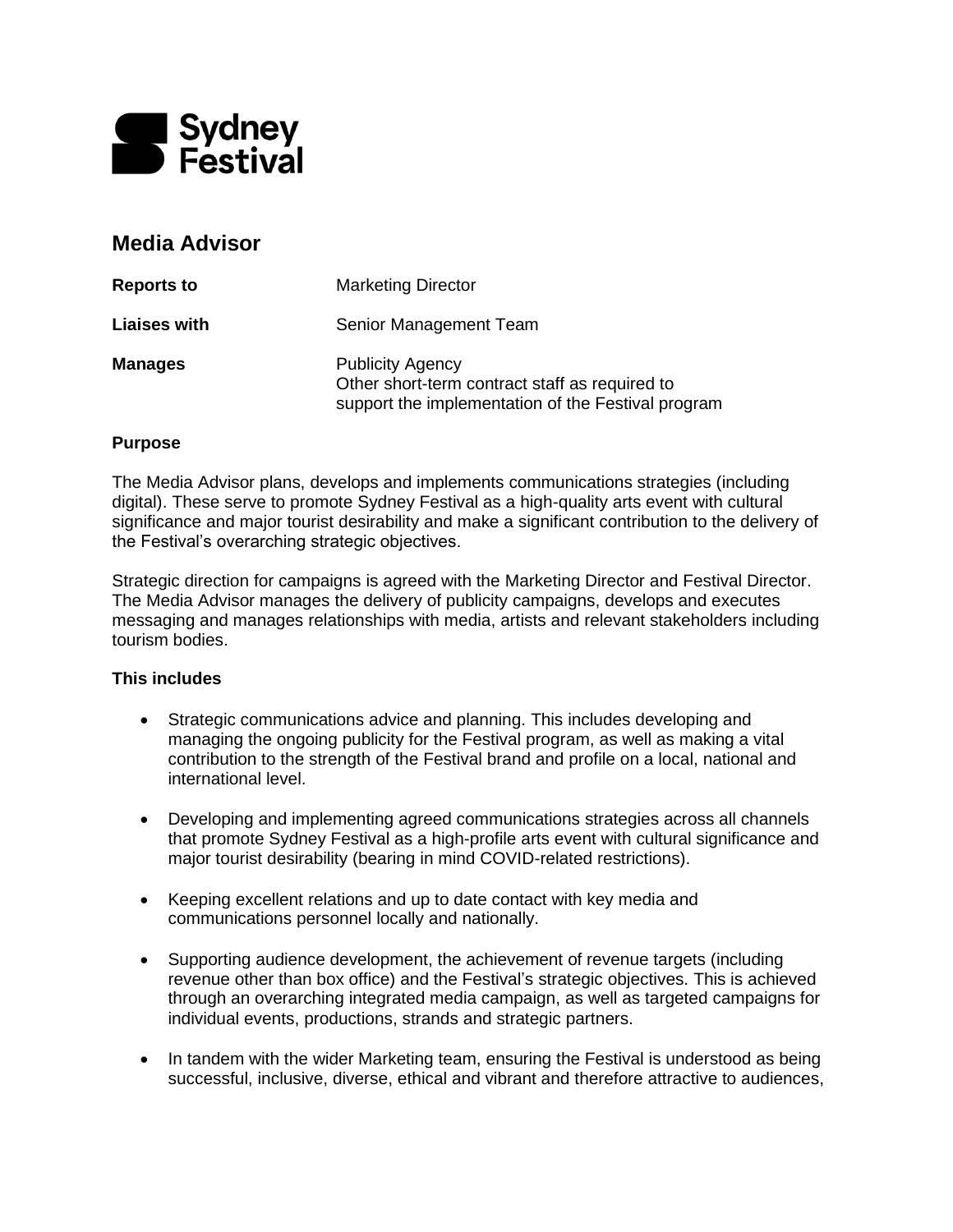sponsors, funding partners and other key stakeholders – from Board members to current and potential employees and contractors.

- Proactively identifying and anticipating potential issues, providing strategic counsel and managing the response via reactive communications plans.
- Liaising closely with Programming, Production and Administration departments as well as the Executive Office and external stakeholders as required.
- Measuring and reporting of a campaign's impact, reach, engagement and conversion.
- Providing strategic advice and planning for the Festival Director's profile, including input for social media accounts and media training.

## **Duties include:**

- Developing and implementing agreed communications strategies (across print, TV, radio and digital) that promote Sydney Festival as a high-profile arts event with cultural significance and major tourist desirability, locally, nationally and internationally
- Develop and manage agreed media strategies that support the Festival's annual program and ongoing profile locally, nationally and internationally
- Develop and execute an influencer strategy and campaign, including developing and maintaining relationships with influencers and tastemakers
- Create and maintain relevant statewide, national and international media networks and databases as required for effective dissemination of information and generation of media coverage
- Manage a high volume of media requests with tact and strategic intent
- Manage mass media at media calls during the festival, working with the Production and Programming teams to ensure these are delivered smoothly
- Manage the publicity line of the global marketing budget, prioritising the most costeffective use of the Festival's resources
- Proactively identify, mitigate and resolve communication issues and crisis management situations
- Work effectively and build trust with the media teams in Ministers offices and key agencies
- Develop relationships with media officers in key agencies
- As an integral part of the wider Marketing management team, contribute to the formation of agreed strategic directions for specific campaigns and overall brand objectives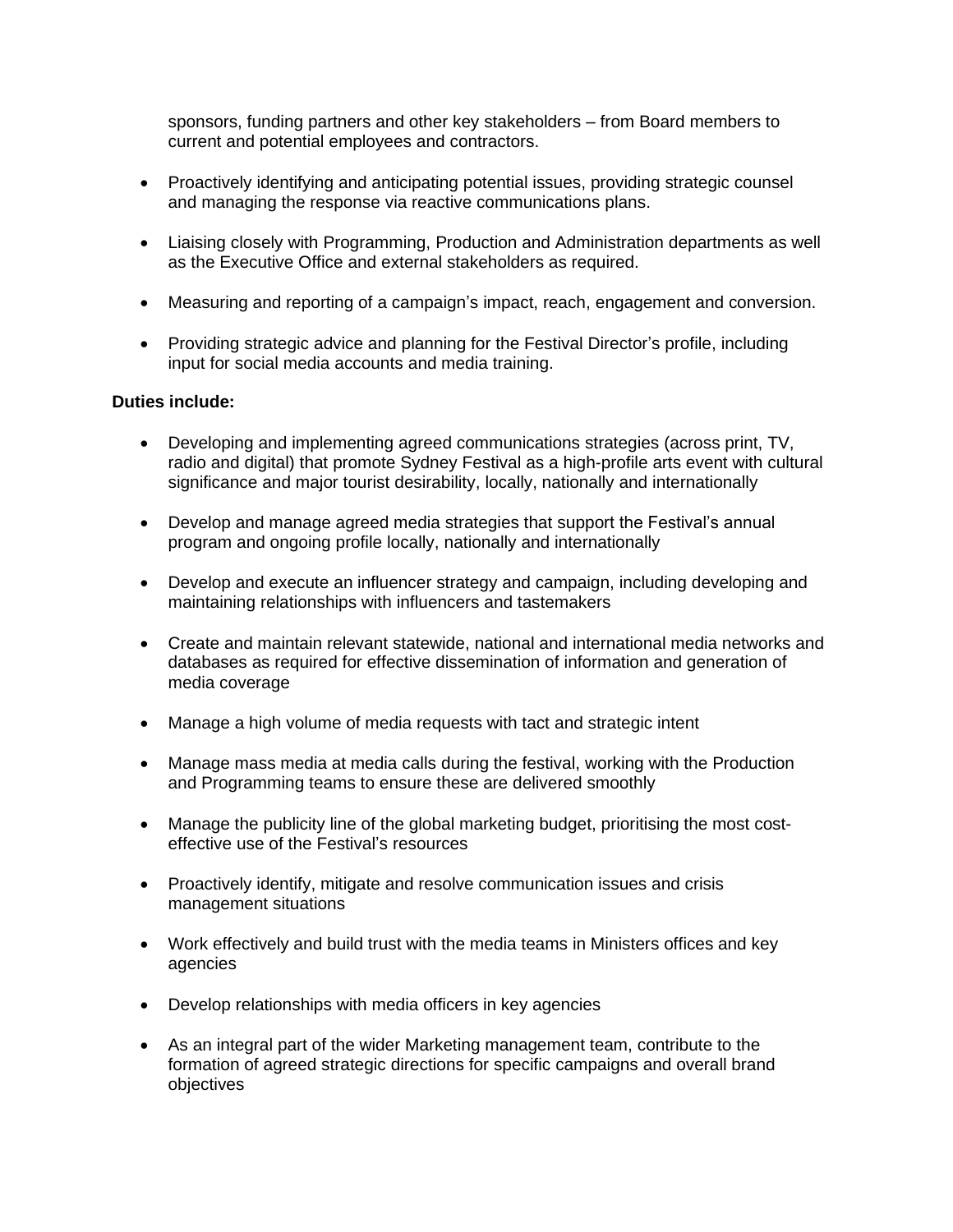- Ensure strategic directions are implemented within campaigns
- Lead internal media briefings
- Deliver a schedule of media opportunities with the Festival Director and staff, artists, companies and relevant contractors
- Deliver a comprehensive photography and video schedule for all Festival events, including requirements from external partners
- Liaise with tourism, funding and government bodies as required to ensure close and effective relationships
- Provide timely and detailed media coverage and information as required for sponsorship reports, funding acquittals and other reports as requested
- Recruit and manage contracted Publicity Agency and/or publicists
- Manage administration and archiving of publicity materials, including Festival photography and videos
- Provide strategic input and assistance with the Festival Director's social media accounts
- Provide assistance, input and advice across the organisation as required
- Other tasks as directed by the Marketing Director

## **SKILLS AND EXPERIENCE**

- Experienced communications and PR practitioner with a proven record of accomplishment in publicity and communications management.
- A highly organised and efficient self-starter with exceptional project management skills – ability to think creatively, plan, collaborate and execute on multiple projects simultaneously in a complex organisation.
- A strong record of high-impact campaigns and strategies delivered through an extensive network of media contacts. Demonstrated experience within the arts industry and/or Festival context an advantage.
- Excellent writing and editing skills ability to translate nuanced themes into impactful, engaging messages.
- A demonstrated knowledge of the trends, initiatives and framework of the local, national and international performing arts and tourism industries.
- Thorough knowledge of media practices and trends across all current and emerging mediums, including social media and the digital landscape with experience amplifying campaigns across multiple channels and platforms.